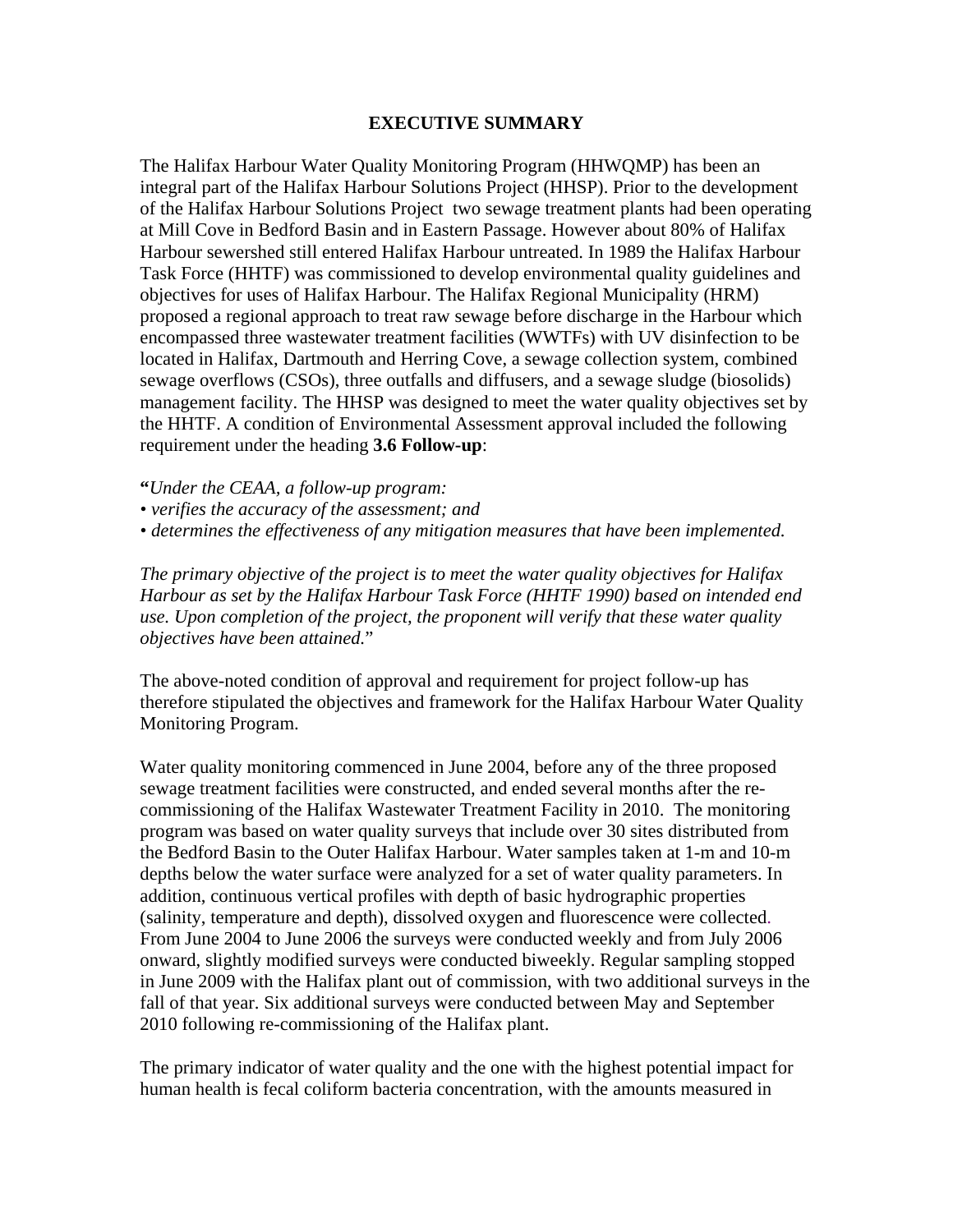CFU (coliform forming units) per 100 mL of volume. The guideline is expressed in terms of the geometric mean of at least 5 samples taken within 30 days in a given location. Two limits were considered in the analysis: the recreational or swimming limit of 200 CFU/100 mL, and the shellfish harvesting limit of 14 CFU/100 mL. The shellfish harvesting limit applies to the Outer Harbour, while the swimming limit applies to the Middle Harbour and Bedford Basin. The Inner Harbour was classified as an area intended for industrial use, therefore no guidelines apply to that area. During the baseline period before the WWTFs began operating (June 2004 to July 2007), there were frequent exceedances of the guidelines at individual sites, with the highest mean levels in the fall and winter seasons, and the lowest values in the spring and summer. The Inner Harbour was the most polluted area, with mean levels consistently above all guidelines. Measurements in the Middle Harbour and Bedford Basin routinely exceeded the applicable swimming guideline year-round at individual sites, and the mean levels for both sections were high with exceedances of the swimming limit in the fall and winter months. The Outer Harbour mean levels were relatively lower, but consistently above the applicable shellfishing guideline during all seasons in the baseline period.

The year 2008 represents a transitional period when the WWTFs gradually came online. Full effluent treatment began in Halifax in March, in Dartmouth in August, and in the Herring Cove WWTF in December 2008. Significant improvements were measured during this transitional period in all areas of the harbour, except for the Outer Harbour where no apparent effect was observed as the Herring Cove plant was not functional for most of 2008. The Dingle Park and Black Rock beaches were opened for public swimming in August 2008, for the first time in decades. In January 2009 the Halifax WWTF experienced a failure, resulting in elevated bacteria levels, but not to the baseline levels seen before the cleanup began. Full operation of the Halifax WWTF was restored in June 2010. The surveys conducted between June and September 2010 after all three WWTFs were operating in full capacity have shown vast improvements in all areas of the Harbour, on average meeting or exceeding the goals set by HHTF. The mean fecal coliform levels were below all applicable guidelines in all areas of the Harbour. Compared to the baseline fecal coliform concentrations, the levels in Bedford Basin were reduced by 87.5%; in the Inner Harbour where the baseline concentrations were highest, the mean levels were reduced by 97%; in the Middle Harbour by 90.5%; and in the Outer Harbour where the baseline concentrations were lowest, there was a reduction of 85%. There were a few localized guideline exceedances at individual sites, likely related to storm events that can cause overflows in the combined sewage overflow system, resulting in temporary untreated effluent discharges into the harbour.

The analysis of chemistry data shows that the guidelines for metals concentrations have been met on average, however intermittent exceedances of copper and mercury guidelines still occur. The spatial and temporal distribution of these exceedances does not allow for the identification of a single source of contamination.

The analysis of ammonia nitrogen levels shows an increase in the mean levels in 2010, up to twice the baseline values in the Inner Harbour area. This is not unexpected, as the effluent outfalls in 2010 were consolidated to the Inner Harbour area, while they were